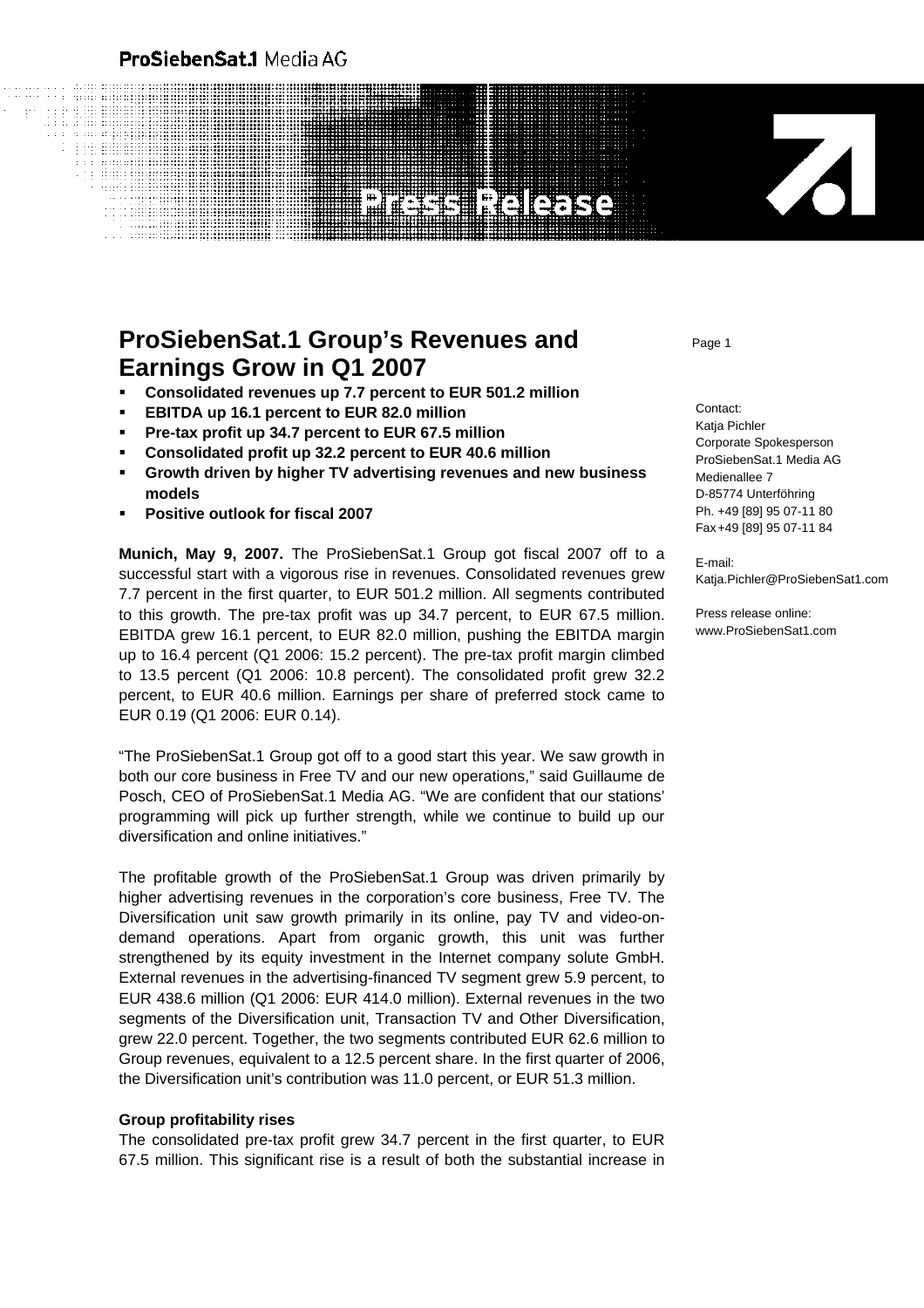$\mathbf{Z}$ 

revenues and the improvement in the financial result. The consolidated net  $P_{\text{a}q}$   $_{2}$  of 4 profit for the period was also up significantly. The consolidated profit grew 32.2 percent to EUR 40.6 million. As a consequence, earnings per preferred share improved from EUR 0.14 to EUR 0.19. Earnings per common share were also EUR 0.19 (Q1 2006: EUR 0.14). The pre-tax profit margin grew 2.7 percentage points to 13.5 percent (Q1 2006: 10.8 percent).

The Group's total costs for the first quarter of 2007 grew 6.2 percent, to EUR 432.2 million. The higher operating costs resulted in part from an increase in personnel expenses, and in part from higher expenses for programming and materials, which are likewise included in cost of sales, selling expenses and administrative expenses.

#### **Higher advertising revenues push up revenues in Free TV core business**

Both revenues and earnings performed very well in the Free TV segment in the first quarter of 2007. Significantly higher advertising revenues provided the main impetus for growth. In the first three months of the year, external revenues grew 5.9 percent, to EUR 438.6 million. The segment's total revenues gained 7.4 percent, to reach EUR 456.4 million. The operating profit came to EUR 63.3 million, 27.9 percent above the prior year's level. Although costs were up slightly, EBITDA also grew more than proportionately to reach EUR 70.6 million – up 25.8 percent from a year earlier. Higher expenses for programming and materials and higher personnel expenses were responsible for the moderate increase in costs.

#### **Sat.1 revenues and profitability rise**

Revenues rose further at Sat.1 in the first quarter of 2007, leading to a significant increase in profits. The station's revenues grew 5.2 percent in the first quarter, to EUR 204.2 million. The increase resulted in part from higher advertising revenues, and in part from higher proceeds from internal programming sales. The pre-tax profit grew 34.5 percent, to EUR 44.1 million. EBITDA came to EUR 42.8 million, 27.4 percent above last year's equivalent. Sat.1 management is working on a variety of new formats to strengthen the station's ratings that weakened in Q1 versus Q1 last year.

### **Revenues up significantly at ProSieben**

ProSieben got off to a good start in the new fiscal year. The station's revenues grew further in the first quarter, while they were still declining in the first quarter of 2006. Better programming performance and larger audience shares brought a significant increase in advertising revenues during the period. A slight rise in proceeds from internal programming sales also helped increase revenues. In all, ProSieben recorded revenue growth of 9.3 percent, to EUR 170.6 million.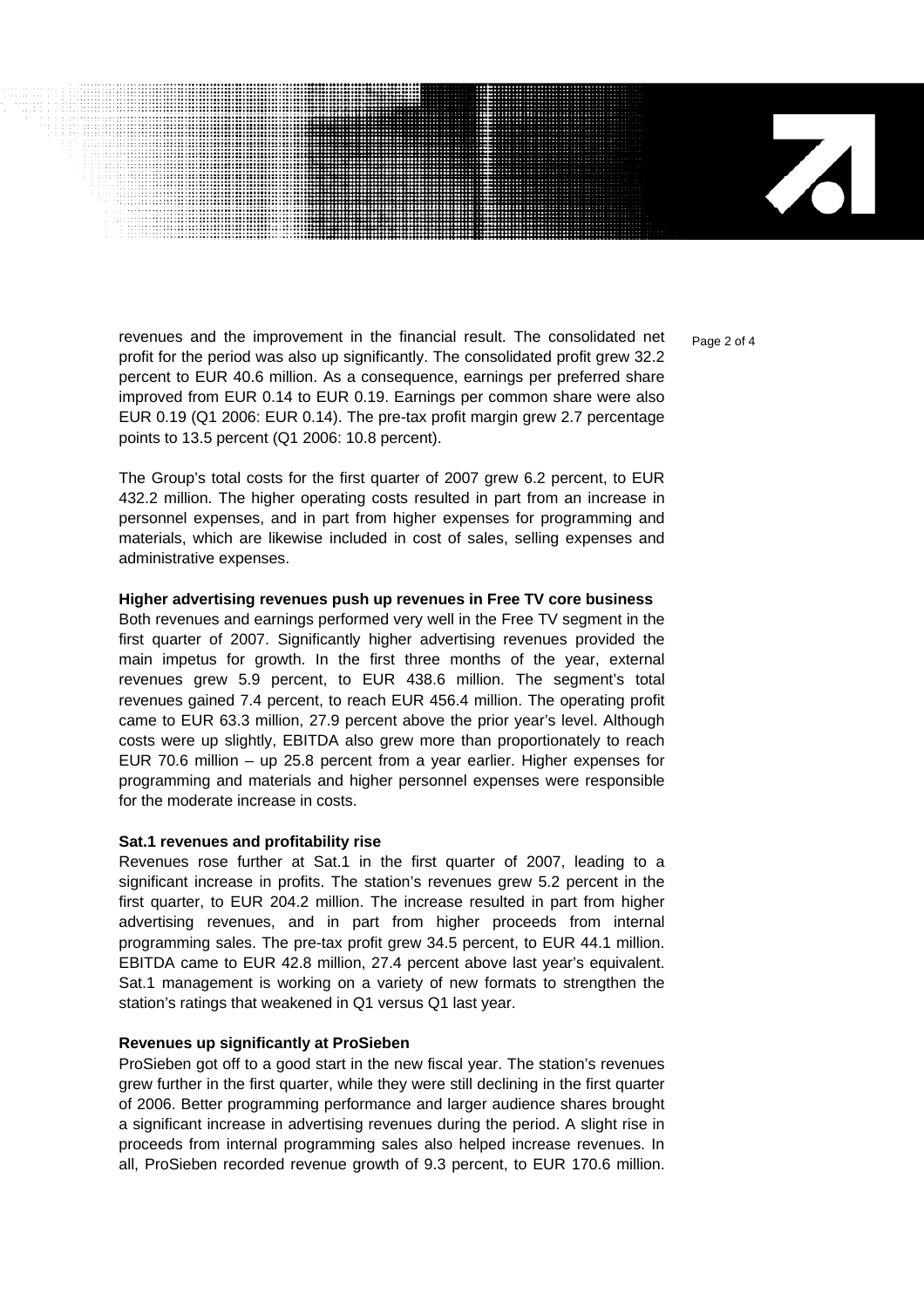7

Pre-tax profit and EBITDA were both down from a year earlier, because of  $P_{\text{a}ae 3 of 4}$ higher costs for programming and materials. The pre-tax profit was EUR 6.5 million (Q1 2006: EUR 7.4 million). EBITDA reached EUR 6.3 million (Q1 2006: EUR 6.9 million).

#### **Growth course continues at kabel eins**

Profitable growth continued in the new year at kabel eins. During the first quarter of 2007 the station's revenues climbed to EUR 64.1 million. Almost all of the 14.9 percent gain in revenues came from the station's higher advertising revenues. The substantial increase in revenues also had a positive effect on earnings. The pre-tax profit grew 73.0 percent in the first quarter, to EUR 19.9 million. EBITDA rose at a comparable rate against the prior-year quarter, to reach EUR 19.7 million, a 72.8 percent gain.

#### **N24 continues successful course**

News station N24 closed out the first quarter quite successfully. A significant increase in TV advertising revenues underscored the station's position as Germany's leading news channel. Total revenues increased 12.8 percent against the same quarter last year, to EUR 22.9 million. The pre-tax profit was EUR 3.5 million – up 84.2 percent from a year earlier. The vigorous improvement in earnings came from the rapid growth in the station's revenues, which also had a positive influence on EBITDA. EBITDA increased 70.0 percent, to EUR 3.4 million.

#### **Revenues rise in Transaction TV segment**

The revenue driver in the Transaction TV segment is 9Live, Germany's leading channel for interactive programming. In call TV, its core business, the quiz station generates revenues primarily through telephone calls. As part of the repositioning of 9Live as the Group's central service provider for telephonebased and interactive applications, the iTV unit has been reported as a part of the Transaction TV segment since January 1, 2007, whereas it was formerly under SevenOne Intermedia. Pooling interactive operations at 9Live allows the Group to take advantage of extensive synergies. It also allows the Group to profit from the station's skills, and emphasizes the importance the Group attaches to developing the content and techniques of interactive services.

The segment's external revenues grew 5.0 percent in the first quarter, to EUR 27.1 million. The segment's total revenues gained 5.7 percent, to reach EUR 27.7 million. The operating profit was down 25.4 percent against the same quarter last year, to EUR 5.0 million. EBITDA was EUR 6.9 million, down 21.6 percent from the equivalent figure last year. Most of the decline in profits came from a rise in expenses for programming and materials against the first quarter